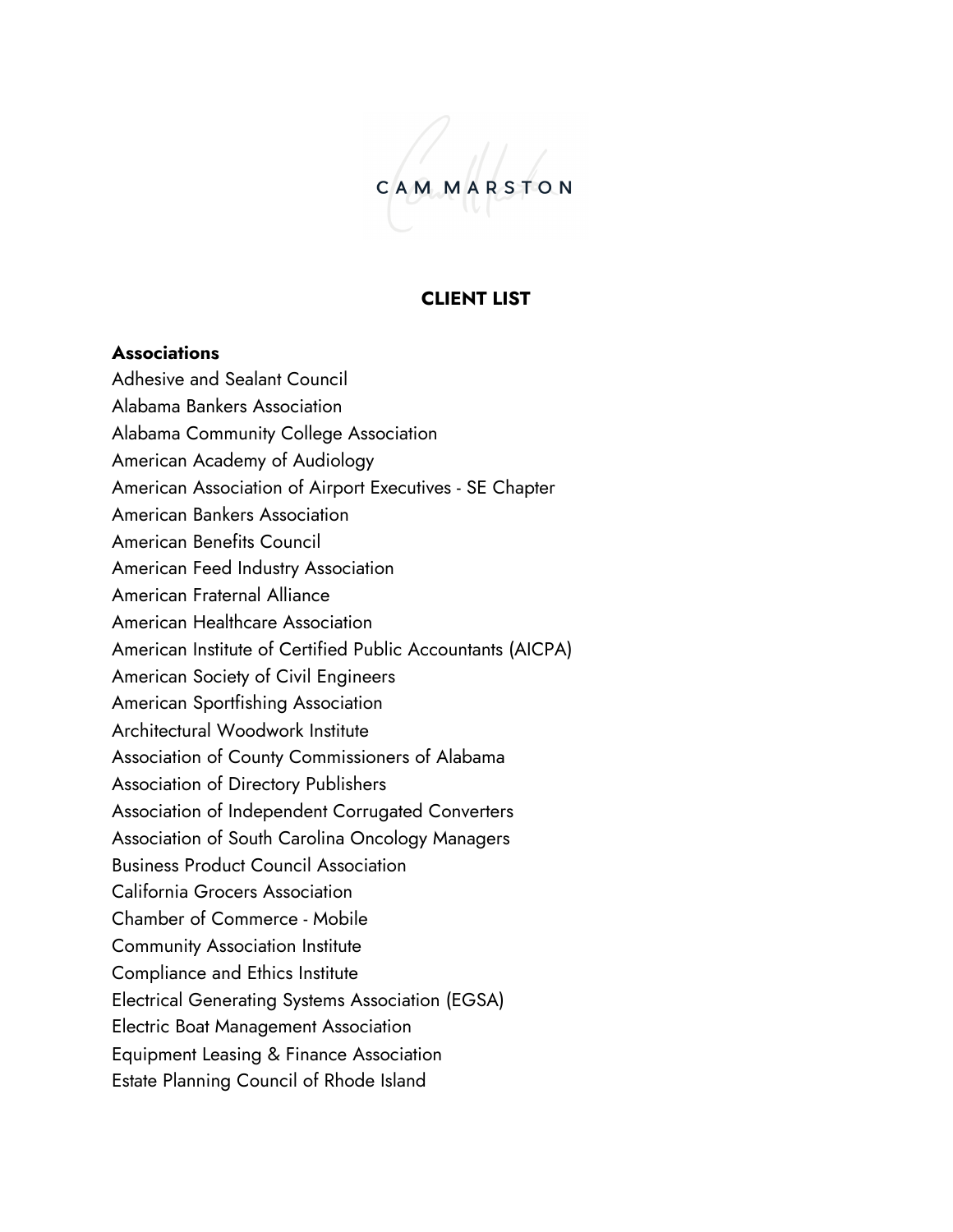Financial Planning Association FMI, the Food Industry Association Gasket Fabricators Association Greater Atlanta Association of Training and Development Gulf States Shipbuilders Consortium Health Care Compliance Association Healthcare Financial Management Association Independent Petroleum Association of America Institute of Real Estate Management (IREM) Investment Advisor Association (IAA) Investment Industry Association of Canada (IIAC) Investment Management Consultant Association (IMCA) Investment Program Association Kansas Farm Bureau Marine Dealer Conference & Expos Marine Leadership Alliance Medical Group Management Association Million Dollar Round Table Mississippi Bankers Association Mississippi Credit Union Association National Apartment Association National Association of Dental Plans National Association of Mutual Insurance Companies (NAMIC) National Association of Personal Financial Advisors (NAPFA) National Court Reporters Association National Glass Association National Kitchen and Bath Association Network of Executive Women New York Society of Association Executives PGA of America Pressure Sensitive Tape Council Produce Marketing Association Project Management Institute (PMI) Rural Cellular Association Silicon Valley Employers Forum Society for Human Resource Management (SHRM) Society for Maintenance and Reliability Professionals (SMRP)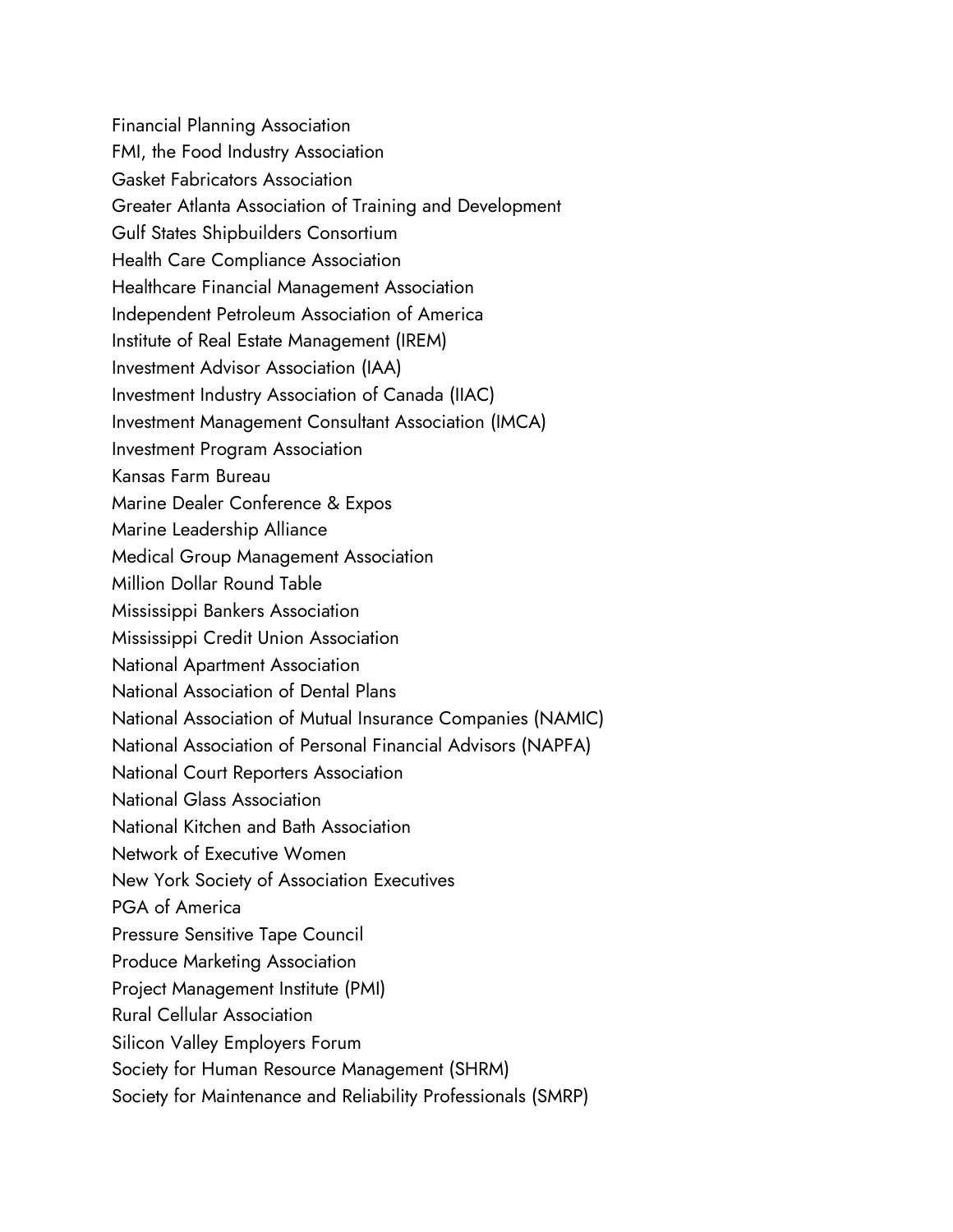Southeastern Council of Foundations Tag & Label Manufacturing Institute Western Angiographic and Interventional Society Western Fairs Association Window and Door Manufacturers Association YPO Southern 7

### **Education, Government, and Community Development**

Alabama College of Real Estate Alabama Community College Association Alabama Department of Commerce Alumni Learning Consortium Association of County Commissioners of Alabama Association of Government Accountants Auburn University Belmont University Berry College Congressional Black Caucus Interns Duke Endowment Faulkner State High Point University Hilton Head Institute Hood Hargett Breakfast Club Intelligence Community HR Symposium IRS League of California Cities Los Alamos National Laboratory NASA Goddard Space Institute National Court Reporters Association National Security Agency Rutgers University/ Prudential Ethics Conference Southeastern Community College Southeastern Council of Foundations St. Gallen Symposium Tennessee Governors Dept. of Economic & Community Development University of Illinois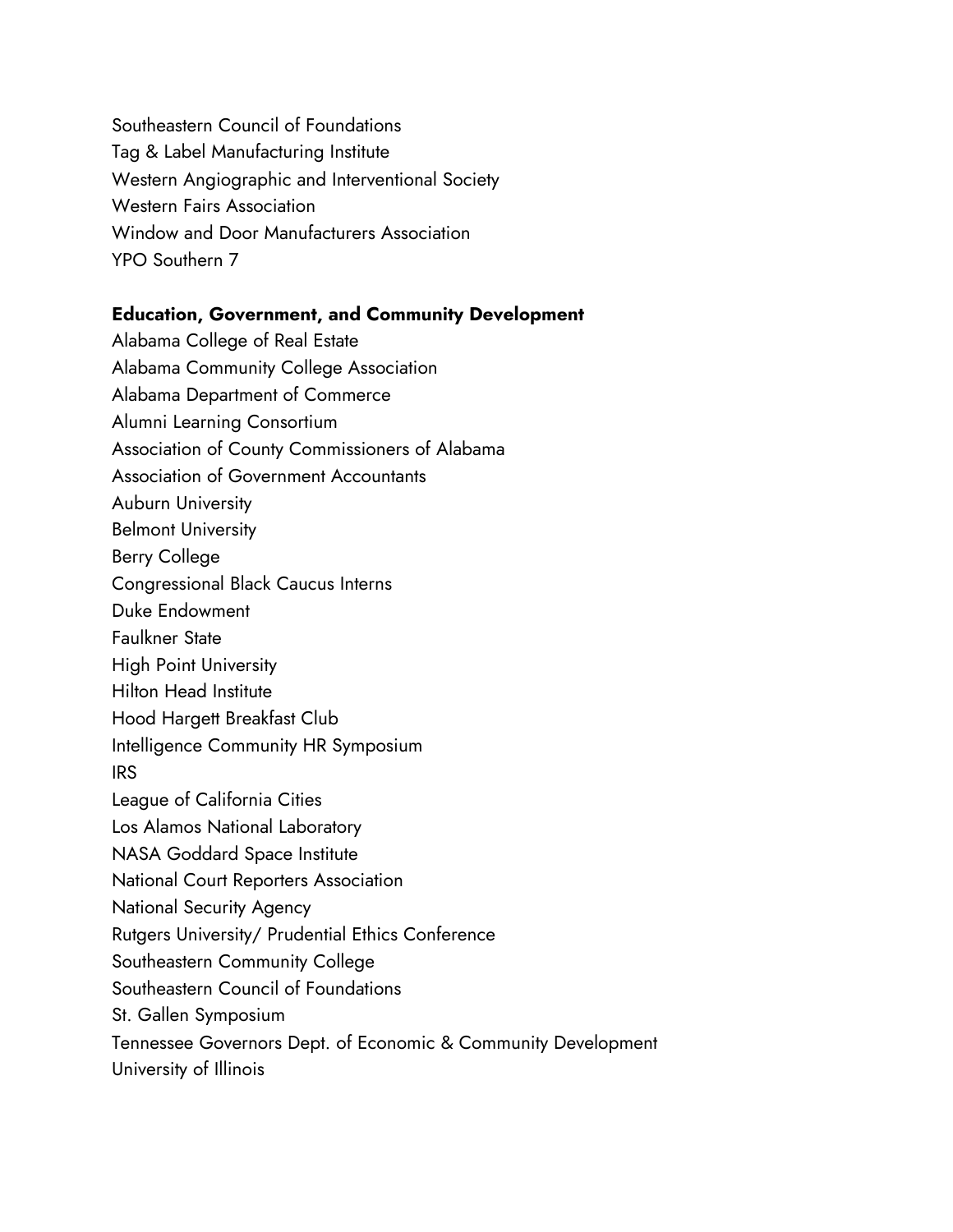## **Financial Services and Insurance**

1st Global 3 Mark Financial ADM Investor Services Advantage Insurance Network AIG AIG Financial Distributors AimcoR Group Alabama Bankers Association Allianz Life Allinial Global America First Credit Union American Bankers Association American Benefits Council American Equity Underwriters, Inc. American Fraternal Alliance American General Life Insurance American Institute of CPAs **Ameriprise** Ameritas Life Insurance Aon Hewitt Ash Brokerage Aspiriant AXA Agents Reinsurance Company Bank Administration Institute (BAI) BB&T Bernhardt Wealth Brinker Capital Cadaret Grant Cambridge Investment Research Canada Life Capital BlueCross CareCredit CBIZ Cetera Charles Schwab Cherry Bekaert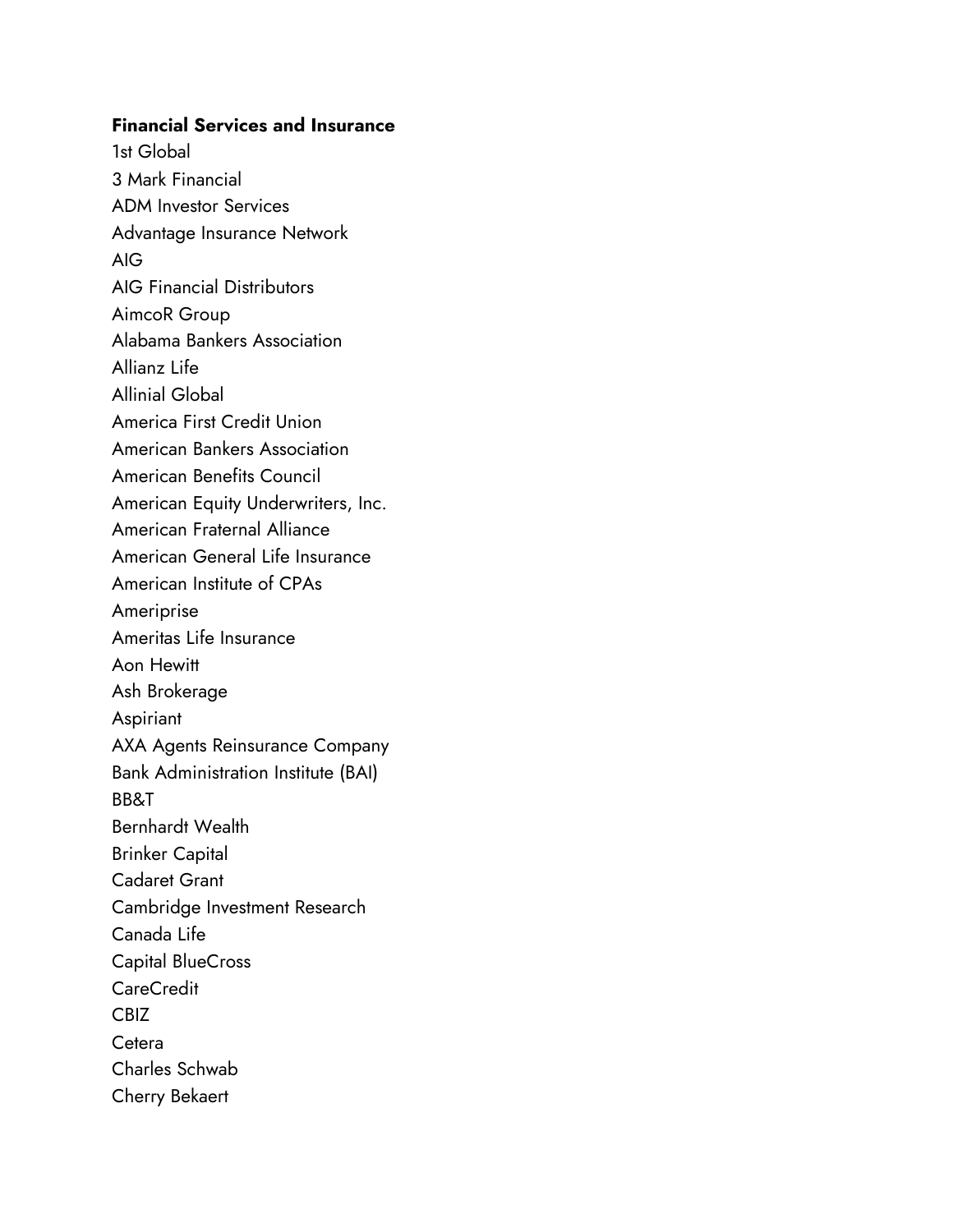Church Mutual CI Investments CIBC **Cigna** Cohen & Co Columbus Life Crawford and Company CRIF Corporation Crump Life Insurance Services CUMIS Co-operators CUNA Mutual Group CUSO Financial **DentaQuest** Direct Response Forum eMoney Equipment Leasing & Finance Association Estate Planning Council of Rhode Island F&G Annuities and Life Fairport Asset Management Farm Bureau Financial Services **Fidelity** FifthThird Bank Financial Executives International Financial Planning Association (National) Financial Planning Association of Minnesota Financial Planning Association of National Capital Area Financial Planning Association of Northern California Financial Services Institute Financial Services Roundtable First Horizon Bank First Protective First Tennessee Bank Foster Holdings, Inc. FTN Financial GE Capital Geneos Wealth Genworth Financial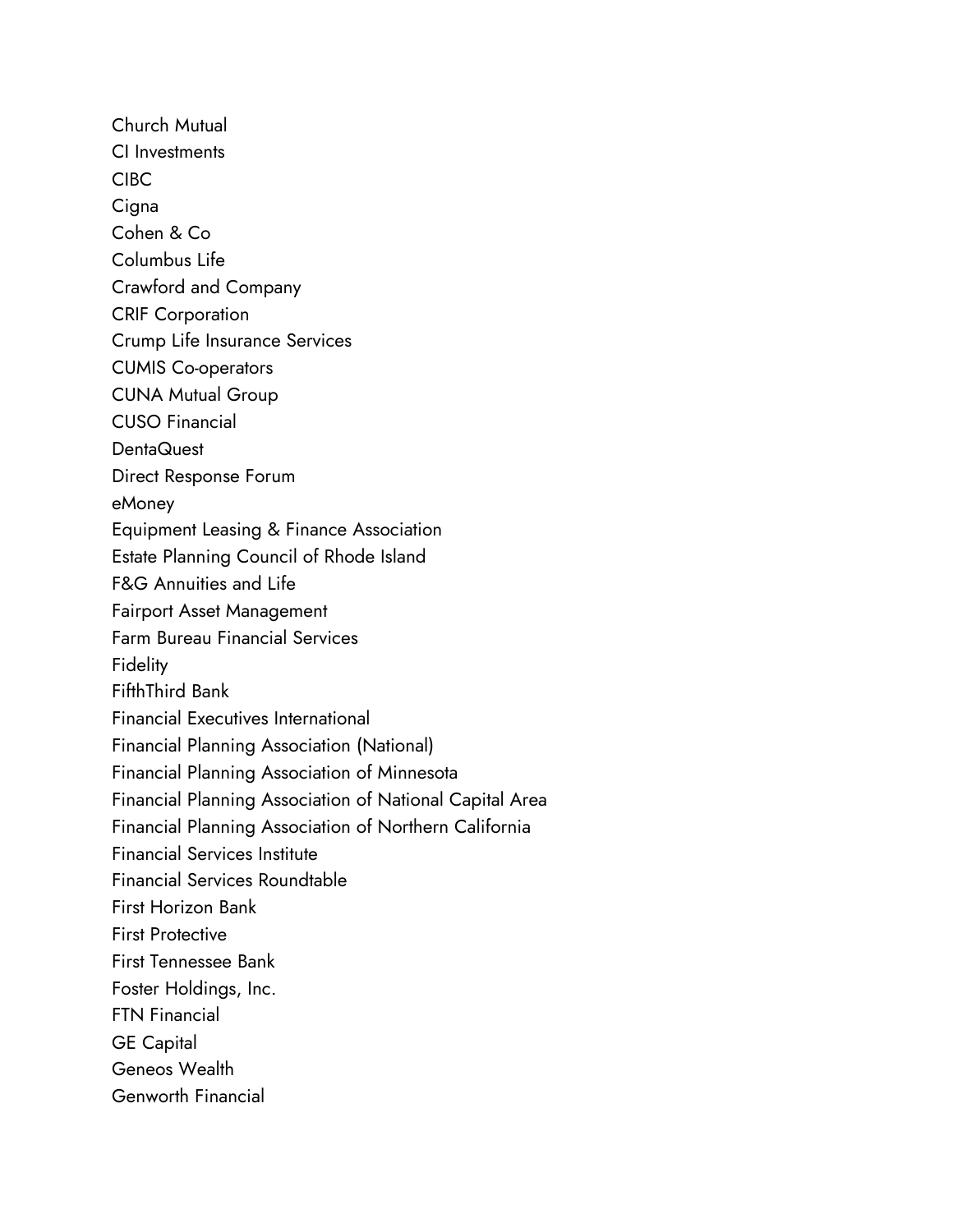Great American Advisors Guardian Life GWN Securities Healthcare Financial Management Association Hines Securities Industrial Alliance Insured Retirement Institute Investment Advisor Association (IAA) Investment Industry Association of Canada (IIAC) Investment Management Consultant Association (IMCA) Investment Planning Counsel Investment Program Association Investments & Wealth Institute Investors Capital Investors Group Financial J.P. Morgan Kalos Financial Kennedy and Coe Knights of Columbus Lake Michigan Financial Corporation LIMRA Lincoln Financial LOMA London Life Lovell Minnick Partners LPL Financial M Financial Mackenzie Investments **Manulife** Mason Companies Massachusetts Bankers Association **MassMutual** McNeil & Co Merrill Lynch Million Dollar Round Table Million Dollar Round Table - Top of the Table Mississippi Bankers Association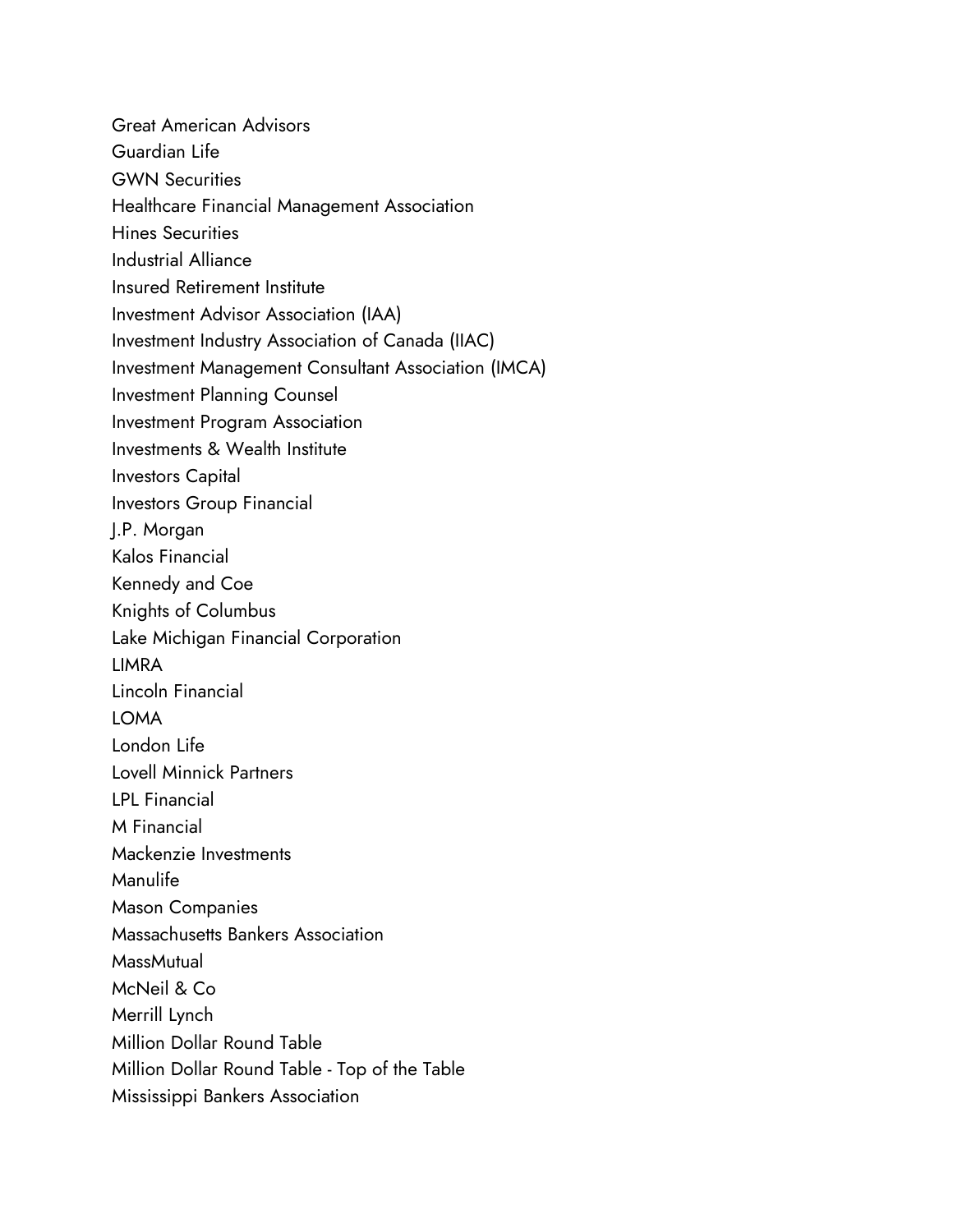Mississippi Credit Union Association National Advisors Trust National Association of Dental Plans National Association of Mutual Insurance Companies (NAMIC) National Association of Personal Financial Advisors (NAPFA) Nautilus Group **NCR** New York Life NEXT Financial North American Company North American Financial Northern Trust Investment & Company Northwest Farm Credit Services Ohio National Financial Services OneAmerica Financial Partners Oppenheimer Funds Pershing Principal Financial Group Protective Life Insurance Prudential Financial Public Service Credit Union Questar Capital Rabobank Raymond James Roble Belko & Co. Sammons Enterprises **Securian** Self-Insured Schools of California SHAZAM Sigma Financial Silicon Valley Bank Society of LA CPA's Soltis Investment Advisors Symetra Financial Symmetry Financial Synchrony Financial T. Rowe Price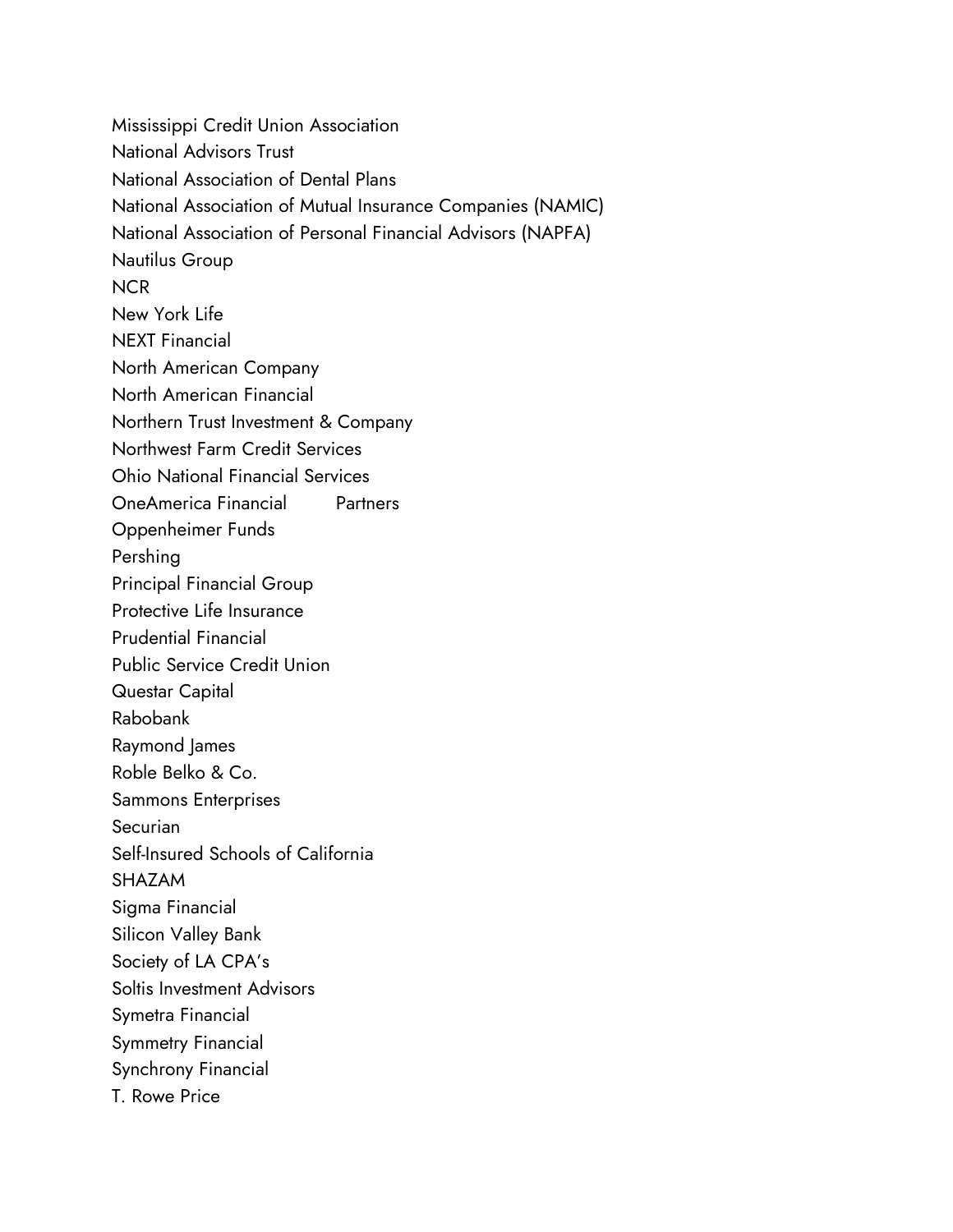TD Ameritrade TransAmerica **TransUnion Trustmark** U.S. Bank Union Bank United Bank Wells Fargo Advisors Western & Southern Financial Group Western & Southern Life WTAS (Andersen Tax) Zero Alpha

## **Food and Beverage**

American Feed Industry Association Brookshire Grocery California Grocers Association Certified Angus Beef Council Coca-Cola Company Culver's Dannon Domino's Food 4 Less Food Marketing Institute (FMI) General Mills Giant Food Stores Kellogg's KFC Kroger Lowes Foods Merchant Distributors, Inc. (MDI) Nestle North American Meat Institute Papa Murphy's Pepsi America Produce Alliance Produce for Better Health Foundation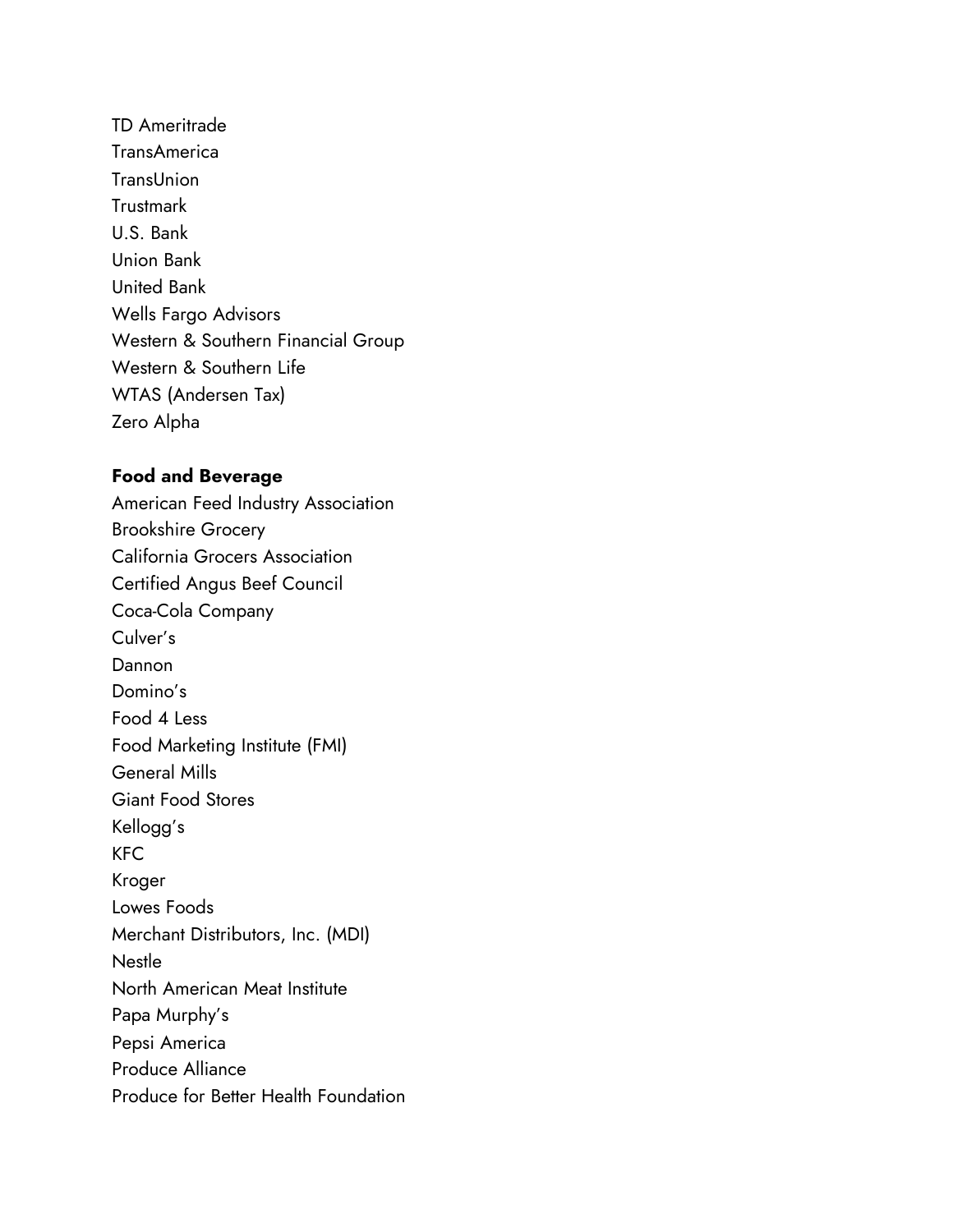Produce Marketing Association Seneca Food Sobey's Grocery Western Michigan Food Marketing Institute

#### **Healthcare**

Academy of Dental Management Consultants American Academy of Audiology American Healthcare Association ARUP Laboratories Association of South Carolina Oncology Managers Banfield Pet Hospital Bronson Healthcare Group Covenant Care Eli Lilly Franciscan Missionaries of Our Lady (FMOL) Health Care Compliance Association Healthcare Financial Management Association **HealthFitness** Hills Physicians Infirmary Health Ingenix Johnson & Johnson Kaiser Permanente Medical Group Management Association (MGMA) Mid-Atlantic Permanente Medical Group Mobile County Health Department National Association of Dental Plans National Quality Forum North American Veterinary Community North Texas Specialty Physicians (NTSP) Purchasing Services Inc. (PSI) SSI Group The Permanente Medical Group, Inc. (TPMG) Thomas Hospital United Regional Health Care System **VetPartners**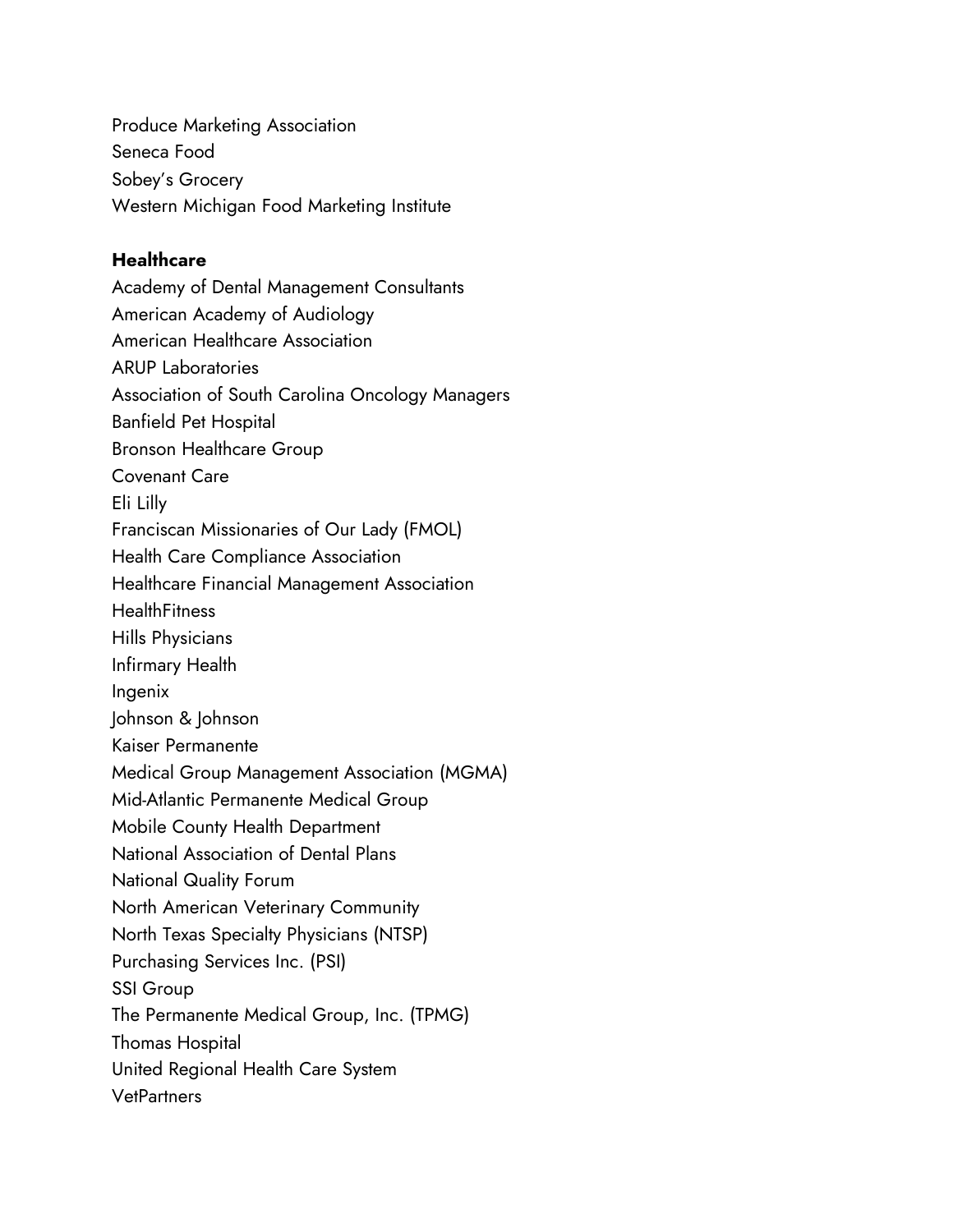Vetstreet Western Angiographic and Interventional Society Western Veterinary Conference

## **Industrial / Chemical / Manufacturing / Construction / Energy**

Adhesive & Sealant Council AkzoNobel Alabama Farmers Coop American Society of Civil Engineers Architectural Woodwork Institute Association of Directory Publishers Association of Independent Corrugated Converters **BASF** Business Council Product Association Carrier Corporation Carrier Enterprises Central Gulf Industrial Alliance Clyde Companies **Daltile** Dow AgroSciences East Penn Manufacturing Electrical Generating Systems Association (EGSA) Electric Boat Management Association Emerson Climate Technologies Essendant Evonik Industries Gasket Fabricators Association Glen Raven Graybar Gulf State Shipbuilders Consortium HD Supply Waterworks Hubbell Power Systems Icynene Idealease Independent Petroleum Association of America Ingram Industries International Comfort Products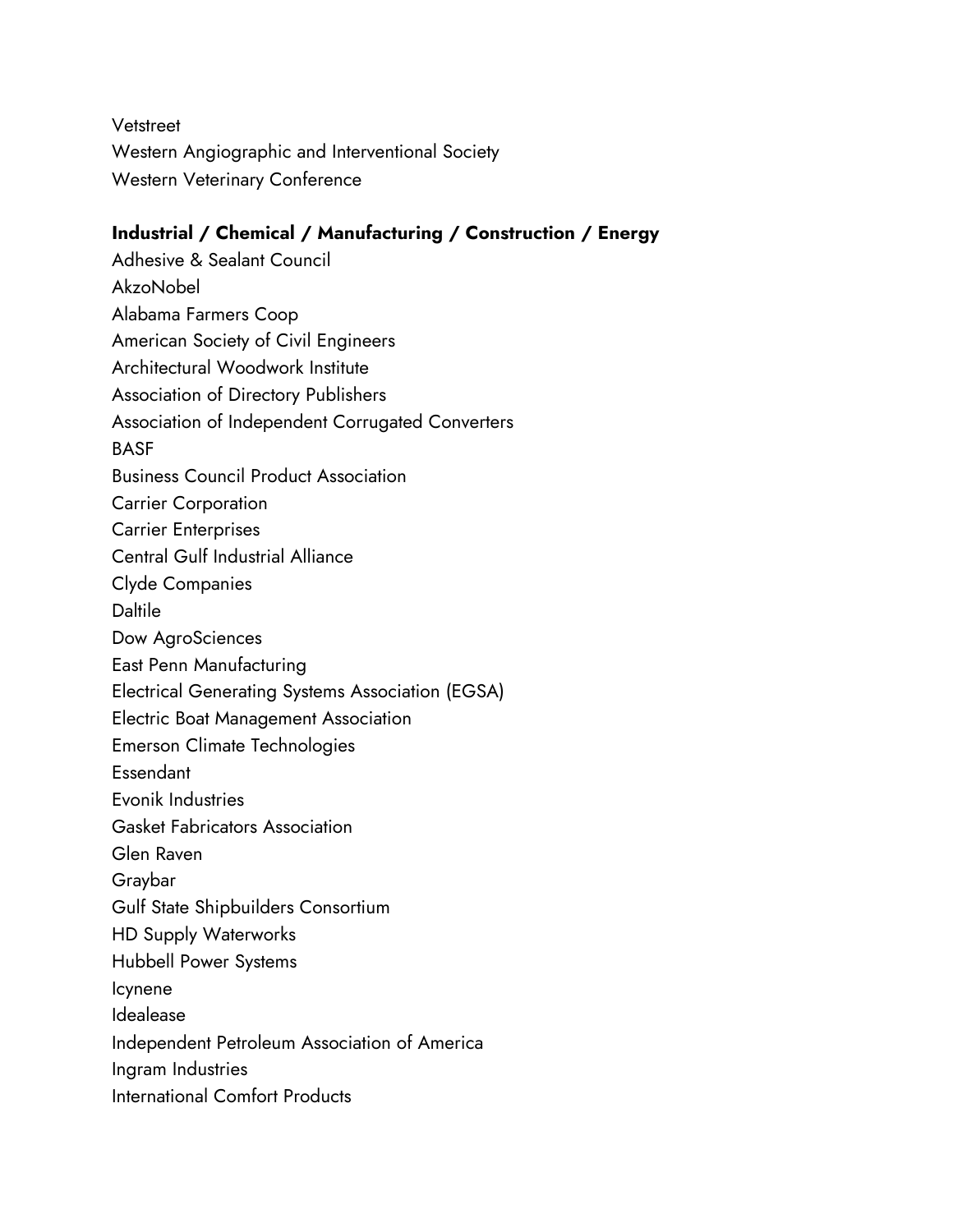Lagasse Sweet Lockheed Martin Marine Leadership Alliance Mingledorff's National Glass Association National Kitchen and Bath Association National Material Handling Group Oldcastle Old Dominion Freight Line Packaging Machinery Manufacturers Institute Parker Hannifin Phillips 66 PPG Pressure Sensitive Tape Council Rust-Oleum Sammons Enterprises Society for Maintenance & Reliability Professionals (SMRP) Steel Tube Institute Stiles Machinery Tag & Label Manufacturing Institute Teijin Aramid Temperature Equipment Corporation Tetra Tech Valley Irrigation Voluntary Purchasing Group - Fertilome Window and Door Manufacturers Association Xylem

# **Professional / Consulting Services**

Alston & Bird Booz Allen Hamilton Businesssolver Inc. Compliance and Ethics Institute Geneva Group International (GGI) Jones Walker LexisNexis Group **PeopleScout**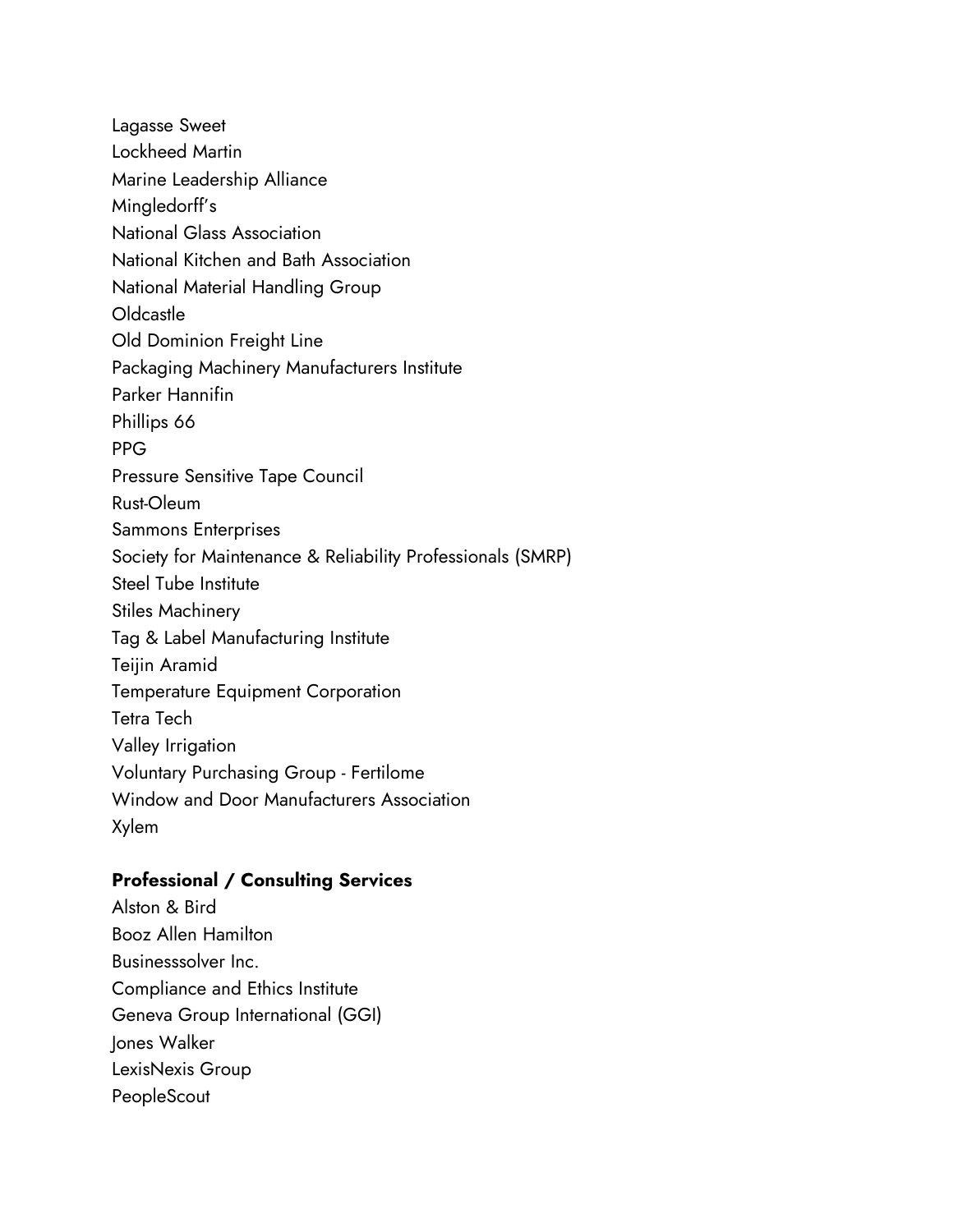PricewaterhouseCoopers Society for Human Resource Management (SHRM) TRC Staffing Services

## **Real Estate**

Alabama College of Real Estate Community Association Institute Industrial Asset Management Council (IAMC) Institute of Real Estate Management (IREM) National Apartment Association RE/MAX International Richman Property Services

#### **Recreation, Hospitality & Entertainment**

American Sportfishing Association Ameristar Casinos Inc. Avalon Pontoon Boats Bombardier Recreational Products (BRP) Boy Scouts of America Hubbard Broadcasting Hyatt Hotels Marine Dealer Conference & Expo NauticStar Boats PGA of America Powdr Regulator Marine Smoker Craft Boats Village Health Clubs & Spa Warner Bros. Western Fairs Association

## **Consumer Goods and Services**

AAA Altria Ashley Furniture Brookshire Grocery California Closets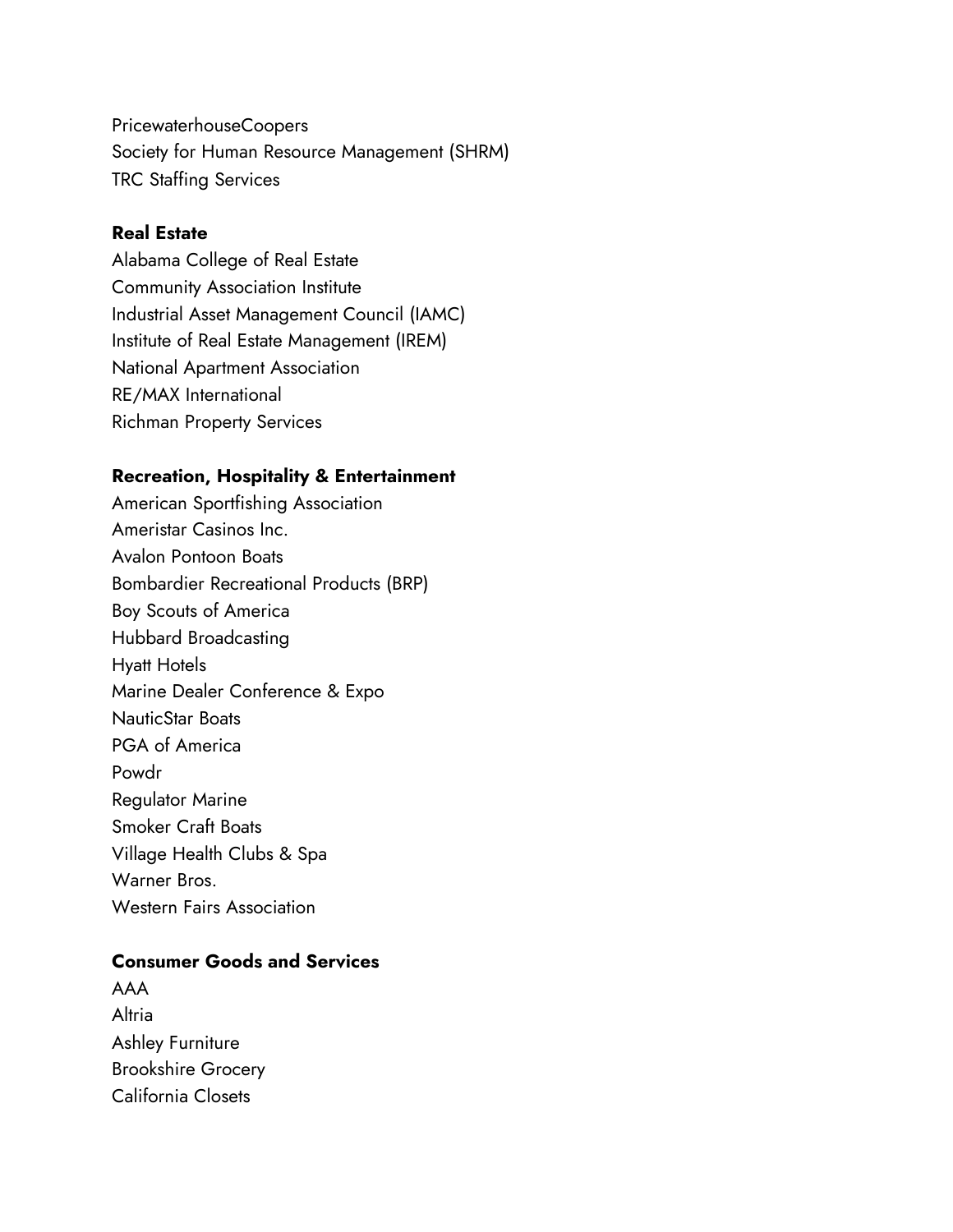CertaPro Chem-Dry / Harris Research Clockwork Home Services Contractor Connection **CRDN** Critter Control **Daltile** DFW International Airport DirectWest Do it Best Enterprise Holdings Ewing Irrigation Ferti-lome Food 4 Less Furniture First Giant Food Stores Icynene Johnson & Johnson Kroger Lowes Foods Macy's **Mercedes** Pillar to Post Rust-Oleum Sobey's Grocery Sunoco True Value Vanguard Cleaning Systems

# **Technology & Software**

ACI Worldwide/Direct Response Forum AREVA Arrow Electronics Bell Helicopter Textron WebEx by Cisco Deltek EMS Software